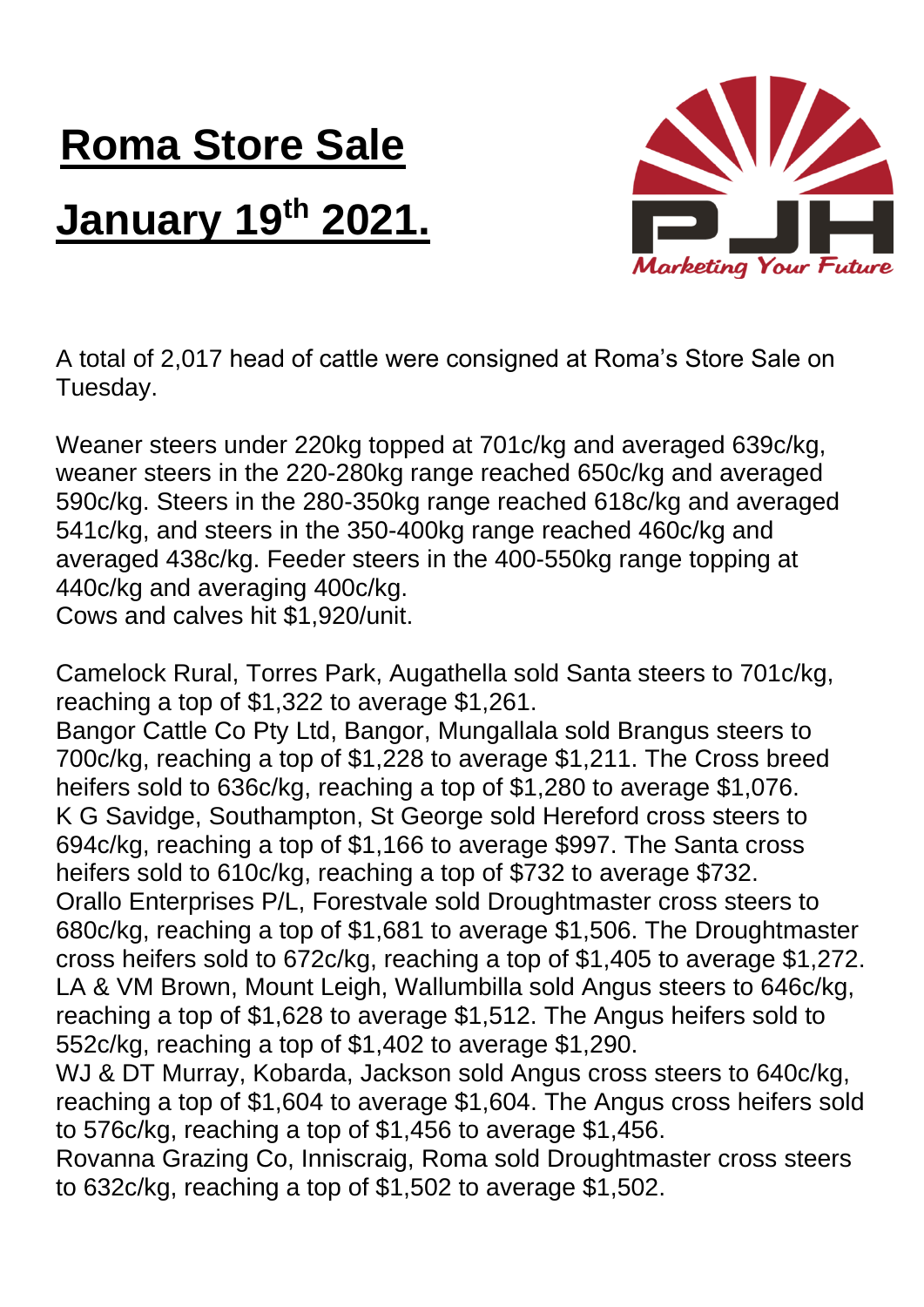Gwenbrook Farms, Gwenbrook, Roma sold Charolais steers to 626c/kg, reaching a top of \$1,916 to average \$1,747. The Charolais cross heifers sold to 564c/kg, reaching a top of \$1,516 to average \$1,405.

GW & GI Emery, Wyena, Wallumbilla sold Angus cross steers to 618c/kg, reaching a top of \$2,445 to average \$1,551. The Angus cross heifers sold to 592c/kg, reaching a top of \$1,369 to average \$1,274.

SD & MJ Russell, Wodonga, Mungallala sold Charolais cross steers to 618c/kg, reaching a top of \$1,850 to average \$1,690. The Charolais cross heifers sold to 548c/kg, reaching a top of \$1,270 to average \$1,265.

Barbara Plains Grazing, Barbara Plains, Wyandra sold Simbrah steers to 610c/kg, reaching a top of \$1,930 to average \$1,729.

D Allen, Allbro Downs, Injune sold Charolais cross steers to 602c/kg, reaching a top of \$1,341 to average \$1,341.

BM Packer Pty Ltd, Merino Downs, Roma sold Charolais steers to 590c/kg, reaching a top of \$2,081 to average \$1,942.

Ultralix Pty Ltd, Hatcham Downs, Taroom sold Santa cross steers to 576c/kg, reaching a top of \$1,552 to average \$1,298. The Santa cross heifers sold to 520c/kg, reaching a top of \$1,327 to average \$1,012.

G Wilson, Killoran, Injune sold Charolais cross steers to 468c/kg, reaching a top of \$1,694 to average \$1,502. The Charolais cross heifers sold to 498c/kg, reaching a top of \$1,752 to average \$1,460.

DC Diamond Past Co, Bellevue, Roma sold Brahman cross steers to 416c/kg, reaching a top of \$1,520 to average \$1,472.

Brad Neven Pty Ltd, Kimber Park, Roma sold Santa cross steers to 385c/kg, reaching a top of \$2,311 to average \$2,210.

Lynne Denton, Lorne Downs sold Simmental steers to 374c/kg, reaching a top of \$2,072 to average \$2,072. The Brahman cross cows sold to 313c/kg, reaching a top of \$1,847 to average \$1,643.

Heifers under 220kg topped at 672c/kg and averaged 529c/kg, while heifers in the 220-280kg range topped at 598c/kg and averaged 487c/kg. Heifers in the 280-350kg range topped at 498c/kg, averaging 443c/kg. Heifers in the 350-450kg range topped at 498c/kg, averaging 393c/kg.

PD & EC Henry, Moorak, Morven sold Angus cross heifers to 660c/kg, reaching a top of \$1,335 to average \$1,219.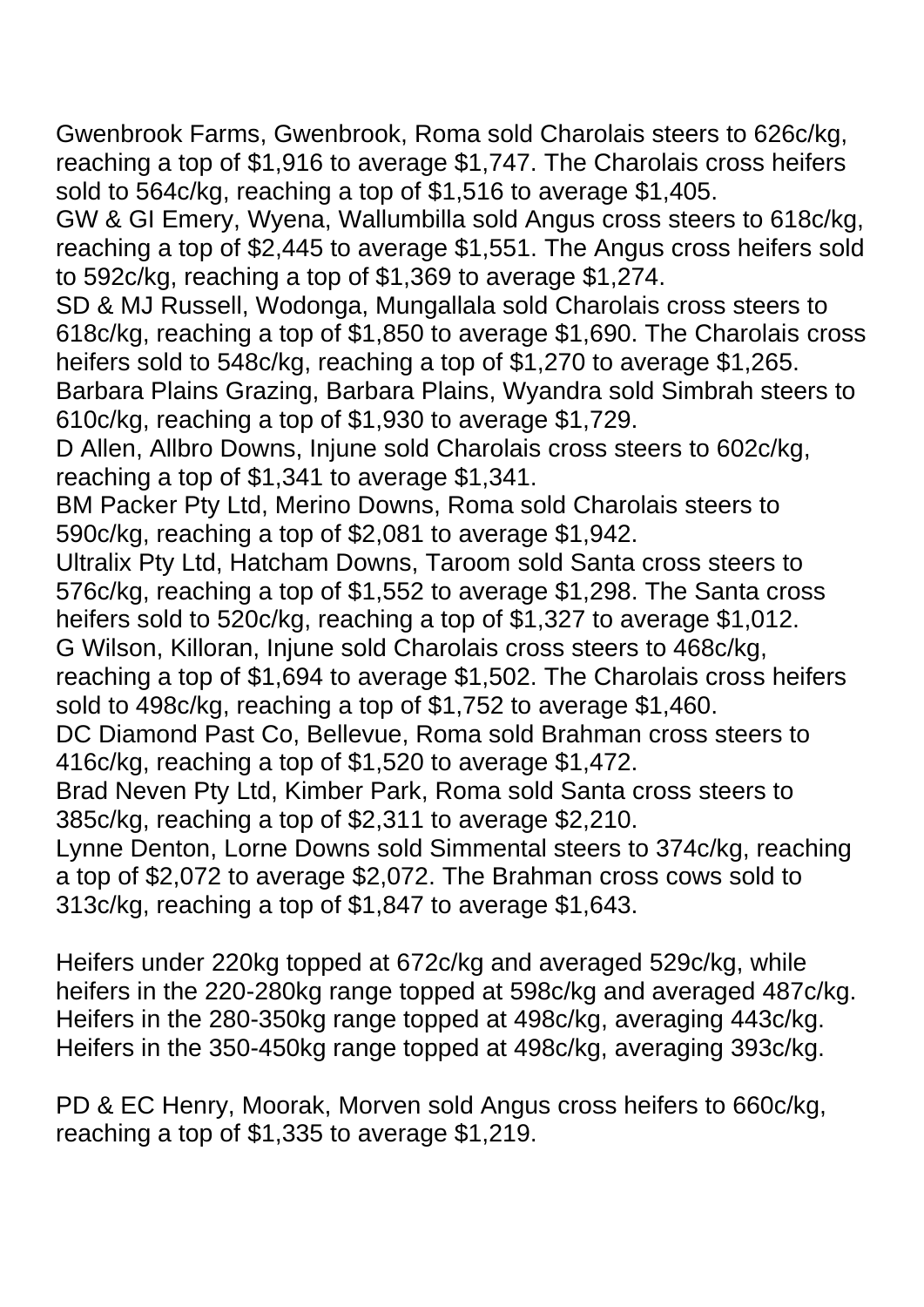Bendemere Pastoral Co, Bendemere, Yuleba sold Charbray cross heifers to 564c/kg, reaching a top of \$1,203 to average \$1,096.

PJ & ME Brennan, For Far, Mitchell sold Charolais cross heifers to 542c/kg, reaching a top of \$1,500 to average \$1,500.

Lenroy Pastoral Co, Lenroy, Mt Bindango sold Hereford cross heifers to 530c/kg, reaching a top of \$1,456 to average \$1,410.

Sheppard Pastoral Co, Amby Downs, Amby sold Charolais cross heifers to 528c/kg, reaching a top of \$1,554 to average \$1,385.

T & H Grazing, Bungaroo, Yuleba sold Hereford cross heifers to 470c/kg, reaching a top of \$1,433 to average \$1,433.

Cows in the 300-400kg range reached 218c/kg and averaged 168c/kg, while cows in the 400kg-500kg range reached 276c/kg and averaged 232c/kg. Cows over 500kg topped at 318c/kg, averaging 286c/kg.

Alawoona Enterprises, Alawoona, Wyandra sold Belmont red cows to 316c/kg, reaching a top of \$1,654 to average \$1,654. Russell Ian Mocker, Surprise, St George sold Santa cross cows to 313c/kg, reaching a top of \$1,813 to average \$1,786.

## *NEXT STORE SALE IS 2 nd FEBRUARY PJH SELL 2 nd POSITION*